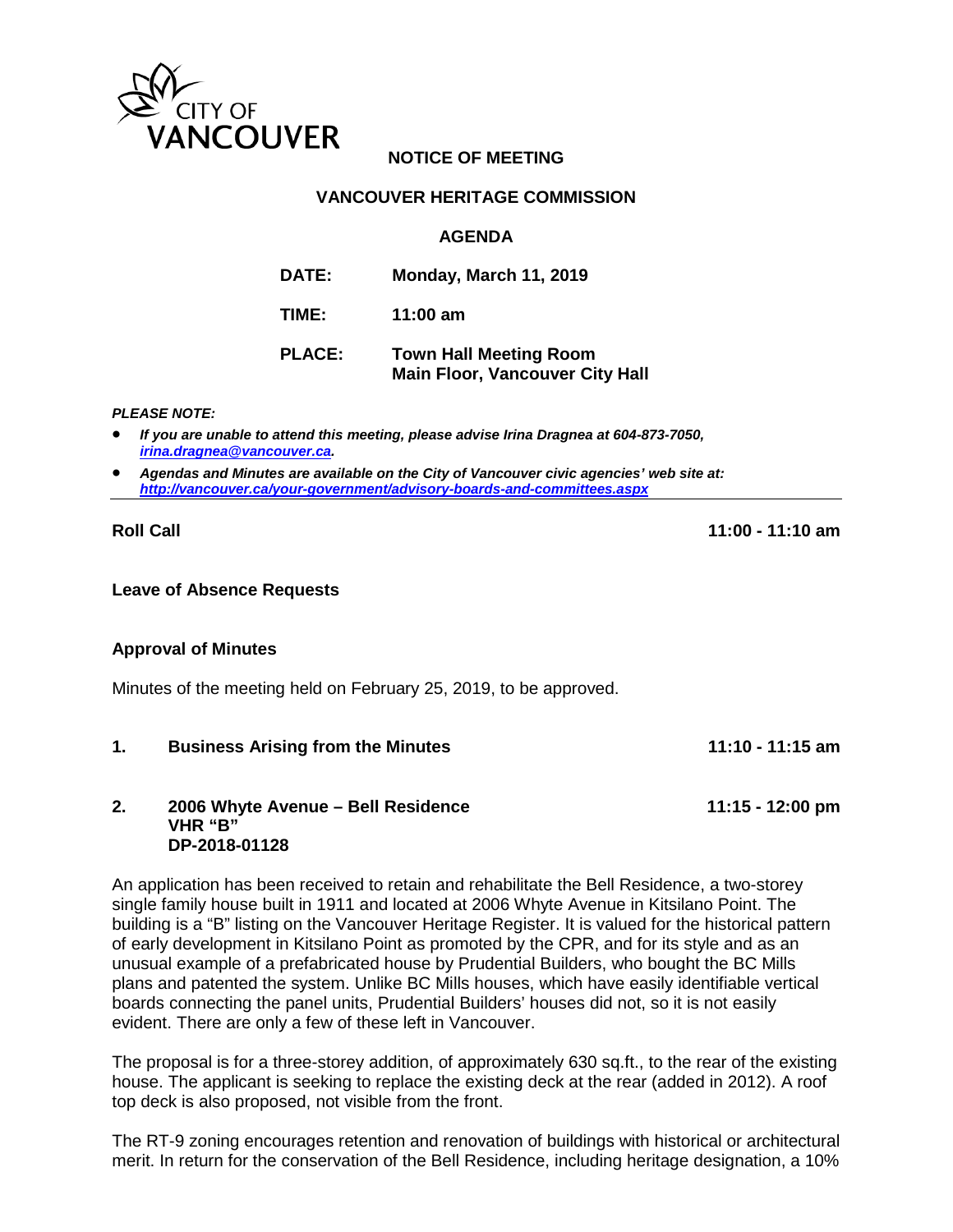increase in permitted conditional density is proposed, from 0.75 to 0.83 FSR. The owner is not considering any changes to the front of the house.

Issues:

- Conservation measures and compatibility of the new rear addition and top roof deck
- Designation in exchange for modest additional FSR
- Conservation Plan
- **Staff:** Hugh McLean, Heritage Planner Haizea Aguirre, Development Planner

**Applicant:** Dee Spencer, Design Professional, Terra Firma Design Ltd.

**Attachments:** Conservation Plan and Statement of Significance, Elevations and Floor Plans

## **3. Heritage Action Plan Update: Upcoming Council Reports 12:00 – 12:30 pm**

Staff will provide a brief update on upcoming reports to Council on the Heritage Program Review and Heritage Register Update.

At the regular meeting of the Vancouver Heritage Commission on July 16, 2018, staff led a roundtable with the Commission on the proposed new approach to heritage policy in the Citywide Plan which has a focus on three overall directions:

- Close integration of heritage and community planning;
- A holistic "historic urban landscape" approach to the conservation of tangible heritage and intangible cultural heritage; and
- Prioritizing Indigenous cultures and perspectives on heritage and histories and cultural diversity in Vancouver communities through redress and reconciliation.

Staff also presented, explained and responded to questions and comments on a proposed set of minor amendments to existing by-laws, administrative bulletins and policies for review and input into the finalization of these items. This new approach and proposed "toolkit" is scheduled to proceed to Council on April 24, 2019.

At the regular meeting of the Commission on June 4, 2018, staff presented the proposed Heritage Register System Plan including new categories, rankings and evaluation criteria with a request to refer the criteria to the VHC SOS Sub-Committee for testing for six months. The proposed updates to the Heritage Register will be proceeding to Council in Autumn 2019 to provide staff with additional time to inform property owners of changes and to complete a Guide to the Heritage Register for the public, applicants and staff.

Staff have enclosed the July 16, 2018, motion on Heritage Program Review with the covering memo to the Commission, as well as the proposed criteria for the Heritage Register, to provide the background information for any questions on the update.

**Staff:** Helen Cain, Heritage Policy, City-wide and Regional Planning